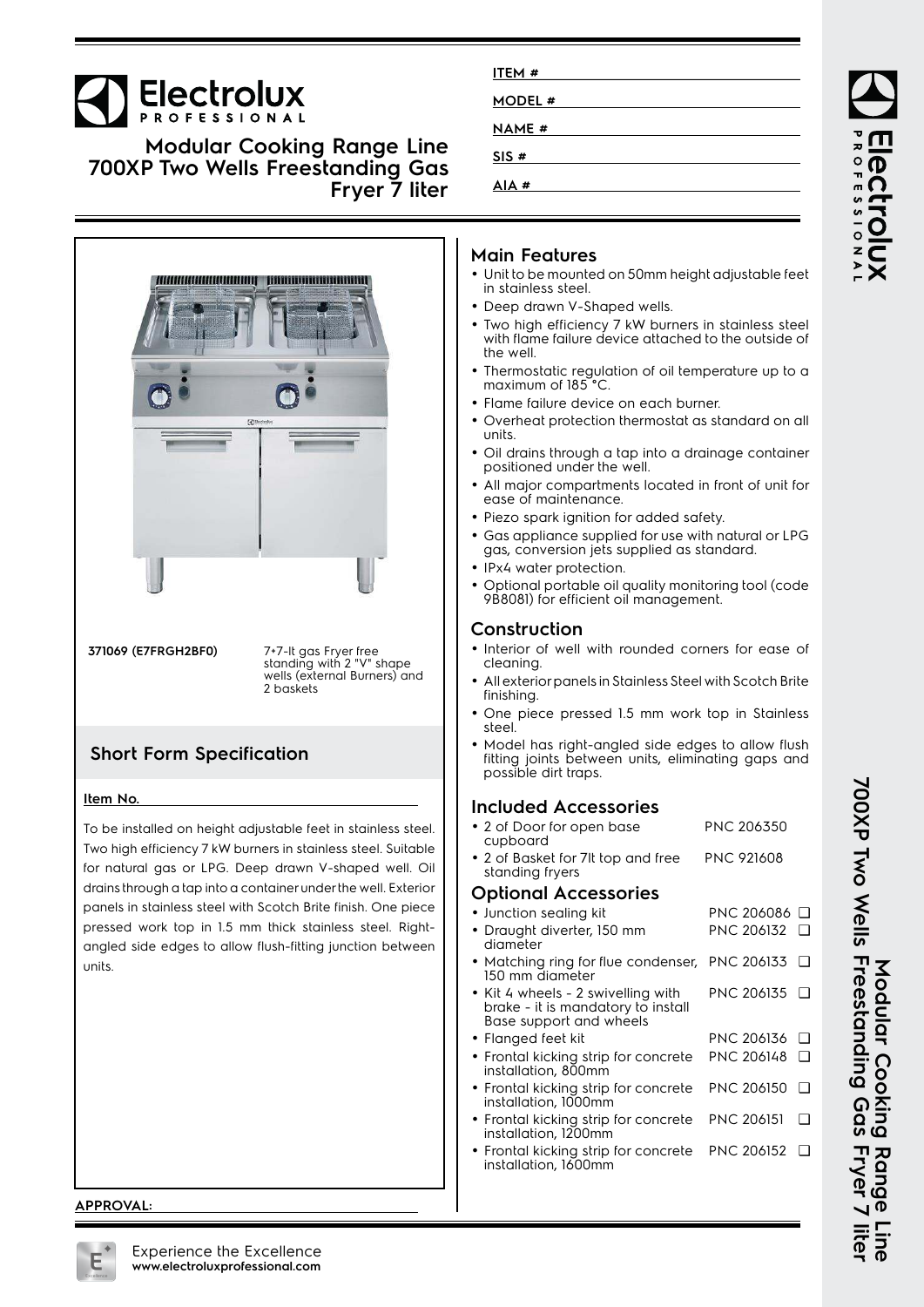

| • Frontal kicking strip, 800mm (not for<br>refr-freezer base)                                  | <b>PNC 206176</b> | ∩      |
|------------------------------------------------------------------------------------------------|-------------------|--------|
| • Frontal kicking strip, 1000mm (not for<br>refr-freezer base)                                 | <b>PNC 206177</b> | ∩      |
| • Frontal kicking strip, 1200mm (not for<br>refr-freezer base)                                 | <b>PNC 206178</b> | ∩      |
| • Frontal kicking strip, 1600mm (not for<br>refr-freezer base)                                 | <b>PNC 206179</b> | ∩      |
| • Kit 4 feet for concrete installation (not<br>for 900 line free standing grill)               | <b>PNC 206210</b> | ∩      |
| Flue condenser for 1 module, 150 mm<br>diameter                                                | PNC 206246        | ∩      |
| Pair of side kicking strips                                                                    | PNC 206249        | n      |
| • Pair of side kicking strips for concrete<br>installation                                     | PNC 206265        | ∩      |
| Chimney upstand, 800mm                                                                         | PNC 206304        | ❏      |
| Right and left side handrails<br>$\bullet$                                                     | PNC 206307        | n      |
| Back handrail 800 mm                                                                           | PNC 206308        | $\Box$ |
| • Door for open base cupboard                                                                  | PNC 206350        | ◻      |
| • Base support for feet or wheels -<br>800mm (700/900)                                         | PNC 206367        | $\Box$ |
| • Base support for feet or wheels -<br>1200mm (700/900)                                        | PNC 206368        | ❏      |
| • Base support for feet or wheels -<br>1600mm (700/900)                                        | PNC 206369        | ❏      |
| • Base support for feet or wheels -<br>2000mm (700/900)                                        | PNC 206370        | ◘      |
| Rear paneling - 800mm (700/900)<br>$\bullet$                                                   | PNC 206374        | ∩      |
| • Rear paneling - 1000mm (700/900)                                                             | PNC 206375        | ◻      |
| • Rear paneling - 1200mm (700/900)                                                             | PNC 206376        | $\Box$ |
| • Chimney grid net, 400mm (700XP/900)                                                          | PNC 206400        | ◻      |
| • 2 side covering panels for free standing<br>appliances                                       | PNC 216000        | ∩      |
| • Basket for 7It top and free standing<br>fryers                                               | <b>PNC 921608</b> | ❏      |
| · Filter for fryer oil collection basin for 7lt, PNC 921693<br>14lt, 15lt free standing fryers |                   | ∩      |

- Pressure regulator for gas units PNC 927225 Q
- 2 baskets for 2x5lt and 7lt electric fryers PNC 960638 ❑